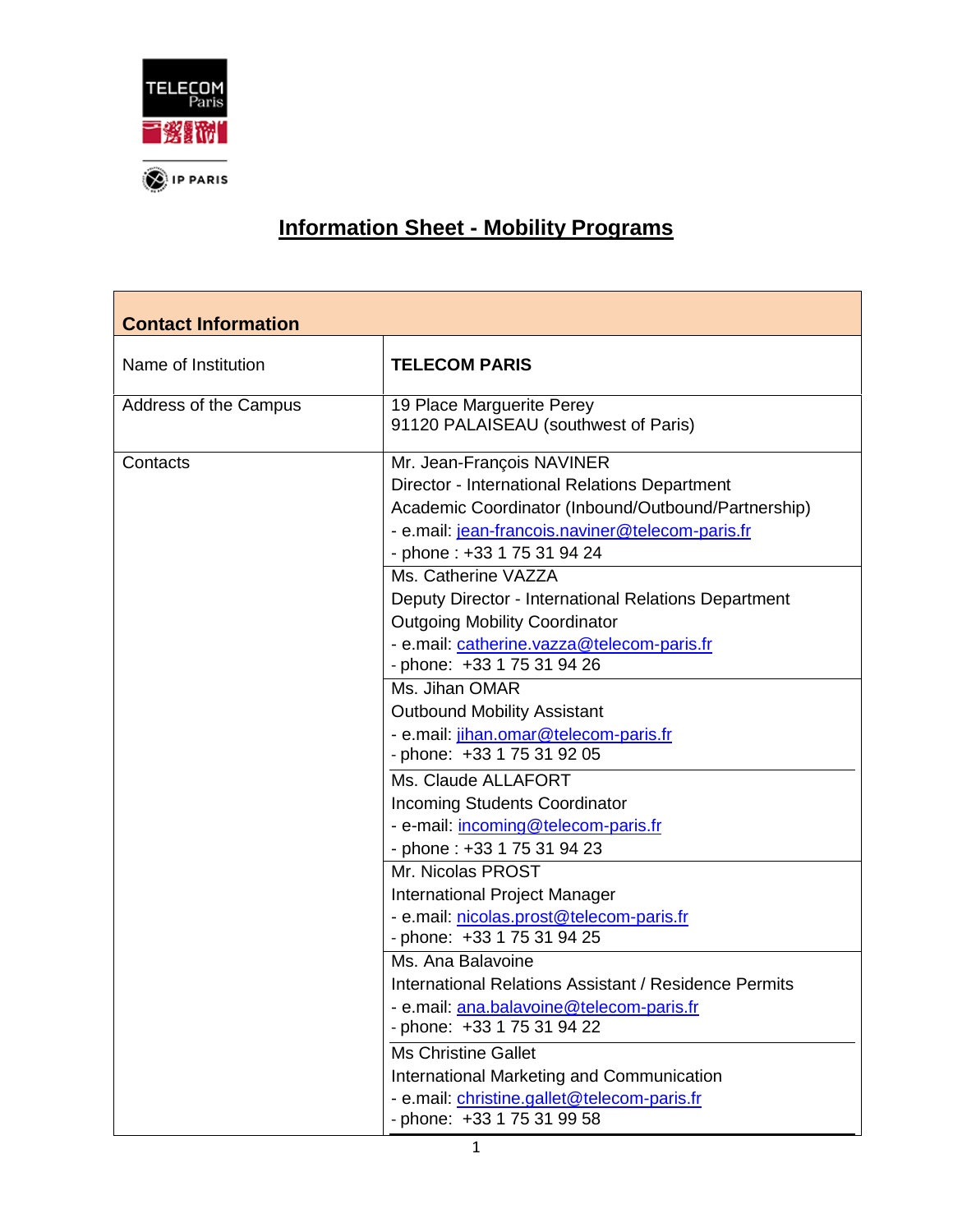

| Academic and student services                       | Ms. Sinead NAMUR                                                                                                                                                                                                                                                                                                                                                                                                                                                                                                                                                                                                                                                                                                                                                                                                                                                                                                                                                                          |
|-----------------------------------------------------|-------------------------------------------------------------------------------------------------------------------------------------------------------------------------------------------------------------------------------------------------------------------------------------------------------------------------------------------------------------------------------------------------------------------------------------------------------------------------------------------------------------------------------------------------------------------------------------------------------------------------------------------------------------------------------------------------------------------------------------------------------------------------------------------------------------------------------------------------------------------------------------------------------------------------------------------------------------------------------------------|
|                                                     | <b>Admissions Coordinator</b>                                                                                                                                                                                                                                                                                                                                                                                                                                                                                                                                                                                                                                                                                                                                                                                                                                                                                                                                                             |
|                                                     | admissions@telecom-paris.fr                                                                                                                                                                                                                                                                                                                                                                                                                                                                                                                                                                                                                                                                                                                                                                                                                                                                                                                                                               |
| Website                                             | https://www.telecom-paris.fr/en/international/international-                                                                                                                                                                                                                                                                                                                                                                                                                                                                                                                                                                                                                                                                                                                                                                                                                                                                                                                              |
|                                                     | students?I=en                                                                                                                                                                                                                                                                                                                                                                                                                                                                                                                                                                                                                                                                                                                                                                                                                                                                                                                                                                             |
|                                                     |                                                                                                                                                                                                                                                                                                                                                                                                                                                                                                                                                                                                                                                                                                                                                                                                                                                                                                                                                                                           |
| <b>Admission Requirements</b>                       |                                                                                                                                                                                                                                                                                                                                                                                                                                                                                                                                                                                                                                                                                                                                                                                                                                                                                                                                                                                           |
| Minimum GPA (or academic<br>result in other scales) | A minimum GPA may be requested. Please refer to the<br>agreement between your University and Telecom Paris.<br>Ranking(s) requested (if available)                                                                                                                                                                                                                                                                                                                                                                                                                                                                                                                                                                                                                                                                                                                                                                                                                                        |
| Language Requirement                                | For scientific courses in French, a minimal level of B1<br>skills in French as a Foreign Language (B2<br>recommended)                                                                                                                                                                                                                                                                                                                                                                                                                                                                                                                                                                                                                                                                                                                                                                                                                                                                     |
|                                                     | For scientific courses in English, a minimum level of<br>B2 skills in<br>English is compulsory.                                                                                                                                                                                                                                                                                                                                                                                                                                                                                                                                                                                                                                                                                                                                                                                                                                                                                           |
|                                                     | Many 2 <sup>nd</sup> year "cycle d'ingénieur" courses are taught in French.<br>To be allowed to choose these courses, a minimal B1 French as<br>Foreign Language* skill level is compulsory but a B2 level is<br>recommended to feel at ease.<br>For access to scientific courses in English, a minimum level of B2<br>skills in English** is compulsory.<br>Besides, for students following the "Double Degree programme",<br>a B1 or B2 level in French (according to the language of the study<br>tracks chosen) will be mandatory to get Telecom Paris Diploma.                                                                                                                                                                                                                                                                                                                                                                                                                       |
|                                                     | * The proof of French language proficiency could include: higher<br>education degree obtained from a French-speaking higher education<br>institution (your degree has to prove that the language of instruction was<br>French or mainly French) or acquisition of a French Language<br>qualification: TCF: 350 points; TEF: 500 points; TFI: 500 points; DELF B1<br>** The proof of English-language proficiency could include: higher<br>education degree obtained from a English-speaking higher education<br>institution (your degree has to prove that the language of instruction was<br>English or mainly English) or acquisition of an English language<br>qualification: First certificate (Cambridge): A; TOEFL ITP (institutional):<br>564 pts; TOEFL IBT (internet-based): 85 pts; TOEIC: 870 pts; IELTS: 6.5<br>For the Toefl IBT, students can use our Institution code: C599, to send us<br>directly their scores (they have the possibility to indicate 3 codes for free). |
| Amount of credits completed per<br>semester         | 30 ECTS / semester                                                                                                                                                                                                                                                                                                                                                                                                                                                                                                                                                                                                                                                                                                                                                                                                                                                                                                                                                                        |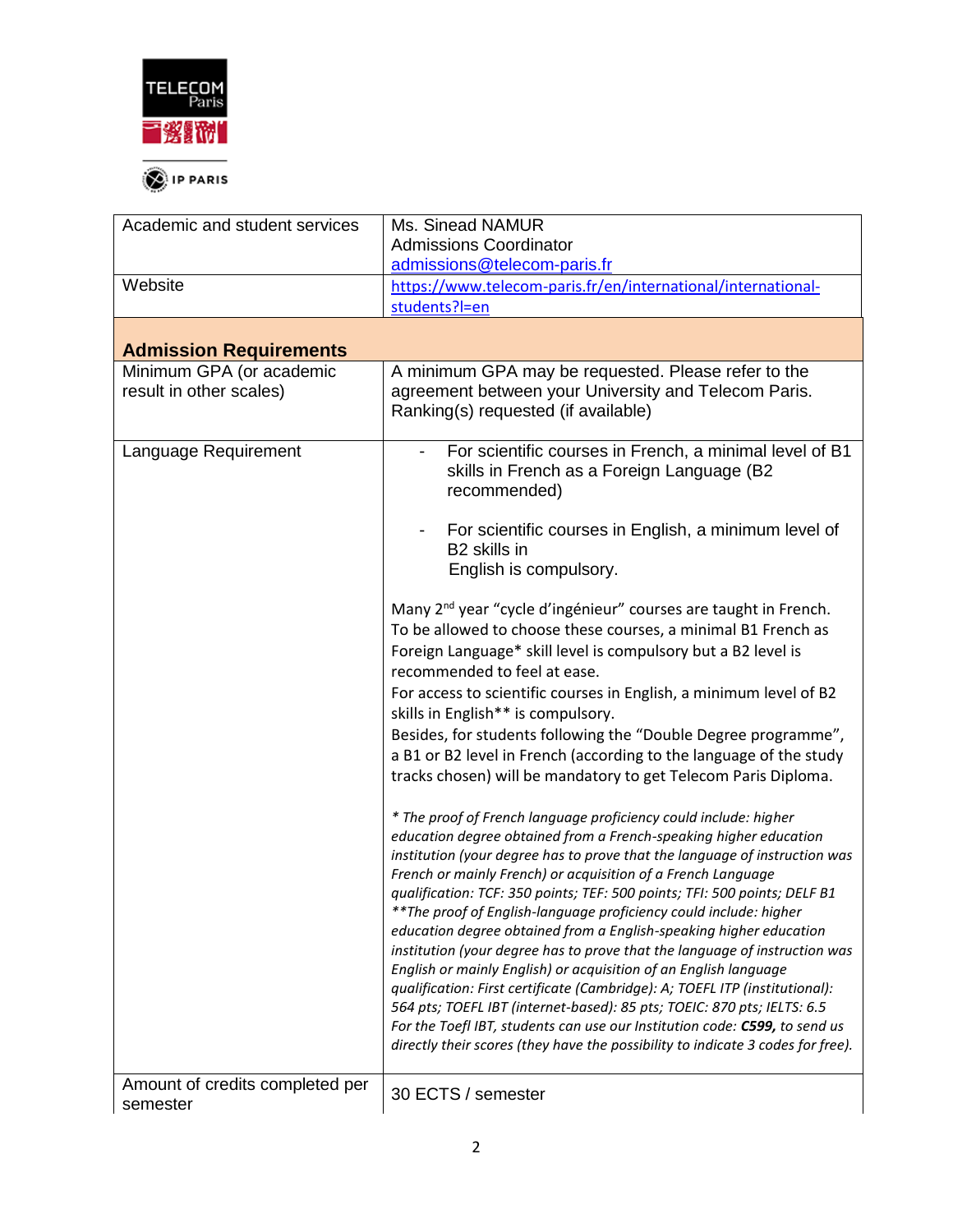

| Degree level upon application<br>submission           | Bachelor degree required or last year of undergraduate<br>studies minimum                                                                                                                                                                                                                                                                                                                                                                                                                                 |                                      |  |
|-------------------------------------------------------|-----------------------------------------------------------------------------------------------------------------------------------------------------------------------------------------------------------------------------------------------------------------------------------------------------------------------------------------------------------------------------------------------------------------------------------------------------------------------------------------------------------|--------------------------------------|--|
| Available period(s) for<br><b>Exchange programmes</b> | A. One term only (please specify 1 <sup>st</sup> term or 2 <sup>nd</sup> term)<br>B. Full academic year<br>Both are possible but preferably one year from<br>September                                                                                                                                                                                                                                                                                                                                    |                                      |  |
| <b>Other Mobility Programmes</b><br>period            | 4 semesters (24 months), starting in September (Year 2 and<br>Year 3 of the engineering curriculum,"Diplôme d'ingénieur").<br>According to the agreement, some Double Degree students<br>have the possibility to join the Year 1 of the engineering<br>curriculum,"Diplôme d'ingénieur".                                                                                                                                                                                                                  |                                      |  |
| Other Requirements / Remark(s)                        | The Exchange Programme is only for students<br>coming from a partner university of Telecom Paris<br>and sharing an exchange programme or Erasmus<br>agreement.<br>In case of an Exchange or Double Degree program,<br>students have to be nominated by the partner<br>university's mobility program coordinator.<br>The Partner University or the student him/herself will<br>$\overline{\phantom{a}}$<br>have to return by e-mail the his application form and<br>documents required before the deadline |                                      |  |
| <b>Academic Information</b>                           |                                                                                                                                                                                                                                                                                                                                                                                                                                                                                                           |                                      |  |
| <b>Academic Calendar for</b>                          | <b>Fall semester</b>                                                                                                                                                                                                                                                                                                                                                                                                                                                                                      | Spring semester                      |  |
| AY 2021-2022<br><b>Commencing Date:</b>               | Early September 2021                                                                                                                                                                                                                                                                                                                                                                                                                                                                                      | <b>Beginning of February</b><br>2022 |  |
| <b>Concluding Date:</b>                               | End of January 2021                                                                                                                                                                                                                                                                                                                                                                                                                                                                                       | Beginning of July 2022               |  |
| Examination:                                          | Depending on courses                                                                                                                                                                                                                                                                                                                                                                                                                                                                                      |                                      |  |
| Summer Term (if applicable):                          | No summer term                                                                                                                                                                                                                                                                                                                                                                                                                                                                                            |                                      |  |
| Website for reference:                                | www.telecom-paris.fr                                                                                                                                                                                                                                                                                                                                                                                                                                                                                      |                                      |  |
| Language of Instruction                               | French or English depending on the programme.                                                                                                                                                                                                                                                                                                                                                                                                                                                             |                                      |  |
| Course load per semester                              | 30 ECTS                                                                                                                                                                                                                                                                                                                                                                                                                                                                                                   |                                      |  |
| Average credit per course                             | 2.5 (scientific courses)                                                                                                                                                                                                                                                                                                                                                                                                                                                                                  |                                      |  |
| Available Disciplines of Study                        | You may find below the links to the Exchange and Double<br>Degree course catalogue.<br>However, please note that course enrolment is subject to<br>availability of places and some courses may eventually not<br>open due to a lack of interest from students.                                                                                                                                                                                                                                            |                                      |  |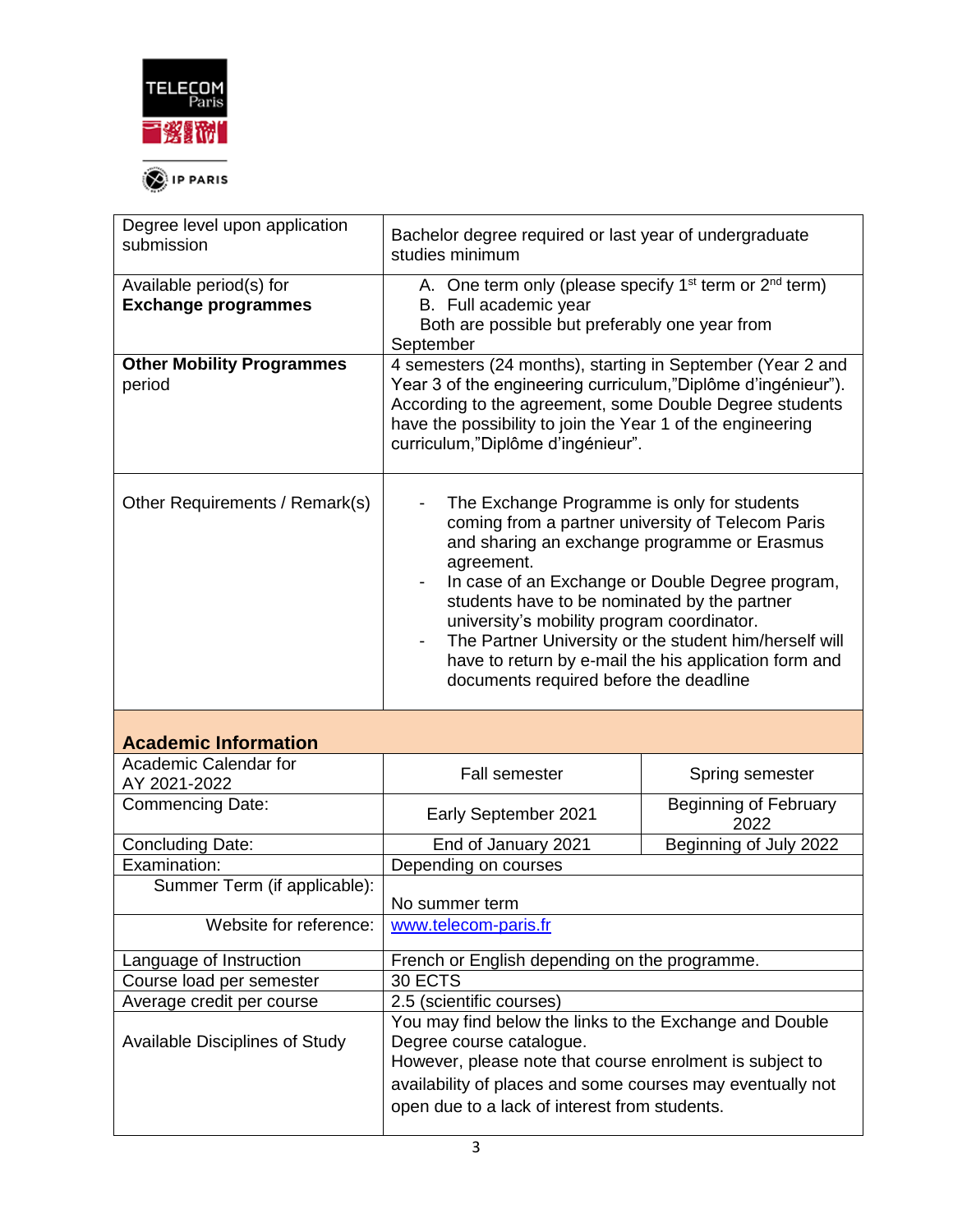

<sup><sup>1</sup> IP PARIS</sup>

|                                                                                      | Also note that we may recommend a student to choose<br>among the courses corresponding to their academic level in<br>the targeted study fields and/or their French or English<br>language levels.                                                                                                                                                                                                                                                                                                                                      |
|--------------------------------------------------------------------------------------|----------------------------------------------------------------------------------------------------------------------------------------------------------------------------------------------------------------------------------------------------------------------------------------------------------------------------------------------------------------------------------------------------------------------------------------------------------------------------------------------------------------------------------------|
| <b>Website for Course Information</b><br>(not yet available for the AY<br>2021-2022) | For Visit/Exchange Programme:<br>https://synapses.telecom-paris.fr/catalogue/2020-<br>2021/diplome/1/PEI-echange-international-non-diplomant<br>For Diplôme d'Ingénieur Programme (degree-seeking<br>students):<br>https://synapses.telecom-paris.fr/catalogue/2020-<br>2021/diplome/4/ING-diplome-d-ingenieur                                                                                                                                                                                                                         |
| Information on Grading System                                                        | European Credit Transfer System (ECTS)                                                                                                                                                                                                                                                                                                                                                                                                                                                                                                 |
| Official transcript delivery                                                         | Yes                                                                                                                                                                                                                                                                                                                                                                                                                                                                                                                                    |
| How to apply                                                                         |                                                                                                                                                                                                                                                                                                                                                                                                                                                                                                                                        |
| <b>Application Deadline</b>                                                          | Before May 7th 2021, (for September 2021 intake for<br>Exchange students coming for the full AY 2021-<br>2022 or for the Fall semester only) or for<br><b>European Double Degree students</b><br>Before November 8th 2021, (for February 2022<br>intake for Exchange students coming for the second<br>semester of studies for the AY 2021-2022)<br>For non-European students the recruitment<br>period and application process can differ. Please<br>refer to the bilateral agreement or check with your<br>contact at Telecom Paris. |
| <b>Application Procedure</b>                                                         | The application procedure varies according to the program<br>and country.<br>In case of bilateral agreement, a nomination from the Partner<br>University is systematic. Then the Partner University or<br>student will have to return by e-mail the student(s)'<br>application form and documents required before the<br>deadline.                                                                                                                                                                                                     |
|                                                                                      | Contact: <i>incoming@telecom-paris.fr or your contact among</i><br>the International Relations team of Telecom Paris                                                                                                                                                                                                                                                                                                                                                                                                                   |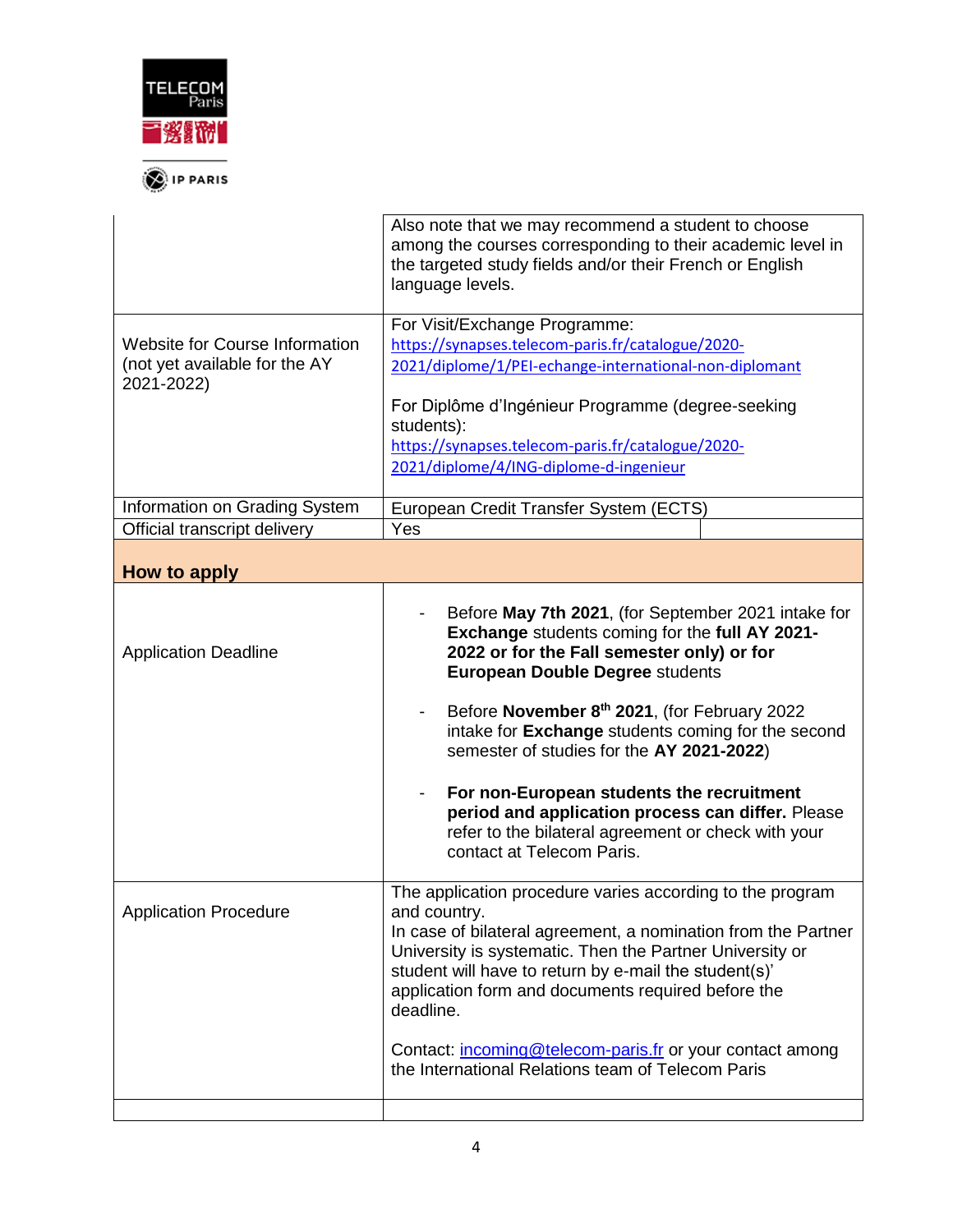

| Website for Application<br>Information and required<br>supporting documents                                                                                                                                                                                                                                                                                                   | https://www.telecom-paris.fr/en/international/international-<br>students/application?I=en<br>Documents needed:<br>Application form<br>Statement of purpose<br>Resume<br>Transcript of grades and ranking (if available)<br>Copy of passport or Identity card<br>2 recommendation letters<br>Language(s) certificates |                                                                   |
|-------------------------------------------------------------------------------------------------------------------------------------------------------------------------------------------------------------------------------------------------------------------------------------------------------------------------------------------------------------------------------|----------------------------------------------------------------------------------------------------------------------------------------------------------------------------------------------------------------------------------------------------------------------------------------------------------------------|-------------------------------------------------------------------|
| <b>Accommodation</b>                                                                                                                                                                                                                                                                                                                                                          |                                                                                                                                                                                                                                                                                                                      |                                                                   |
| Is on-campus accommodation available for incoming students?                                                                                                                                                                                                                                                                                                                   |                                                                                                                                                                                                                                                                                                                      |                                                                   |
| There is various students' accommodation close to the school with different prices according to<br>the type of housing.<br>Cost per semester: approximately between 2500 and 4000€ (according to the type and place).<br>For more information, students can visit our page about students' housing: https://www.telecom-<br>paris.fr/en/campus/campus-life/housing-and-dining |                                                                                                                                                                                                                                                                                                                      |                                                                   |
| Application procedures                                                                                                                                                                                                                                                                                                                                                        | Relevant contact and information will be sent to students who<br>need accommodation.                                                                                                                                                                                                                                 |                                                                   |
| <b>Arrival Information</b>                                                                                                                                                                                                                                                                                                                                                    |                                                                                                                                                                                                                                                                                                                      |                                                                   |
| <b>Suggested Arrival Date:</b>                                                                                                                                                                                                                                                                                                                                                | <b>Fall semester</b>                                                                                                                                                                                                                                                                                                 | Spring semester                                                   |
|                                                                                                                                                                                                                                                                                                                                                                               | One or two week before<br>courses start (in case of<br>Exchange Programme)<br>4 or 6 weeks before courses<br>start for students who would<br>follow our French Summer<br>Course.<br>Coming a few weeks in<br>advance also allows students<br>to attend integration activities.                                       | 1 week before courses<br>start (in case of Exchange<br>Programme) |
| Airport pick-up service available?                                                                                                                                                                                                                                                                                                                                            | No                                                                                                                                                                                                                                                                                                                   | <b>No</b>                                                         |
| <b>Visa Information</b>                                                                                                                                                                                                                                                                                                                                                       |                                                                                                                                                                                                                                                                                                                      |                                                                   |